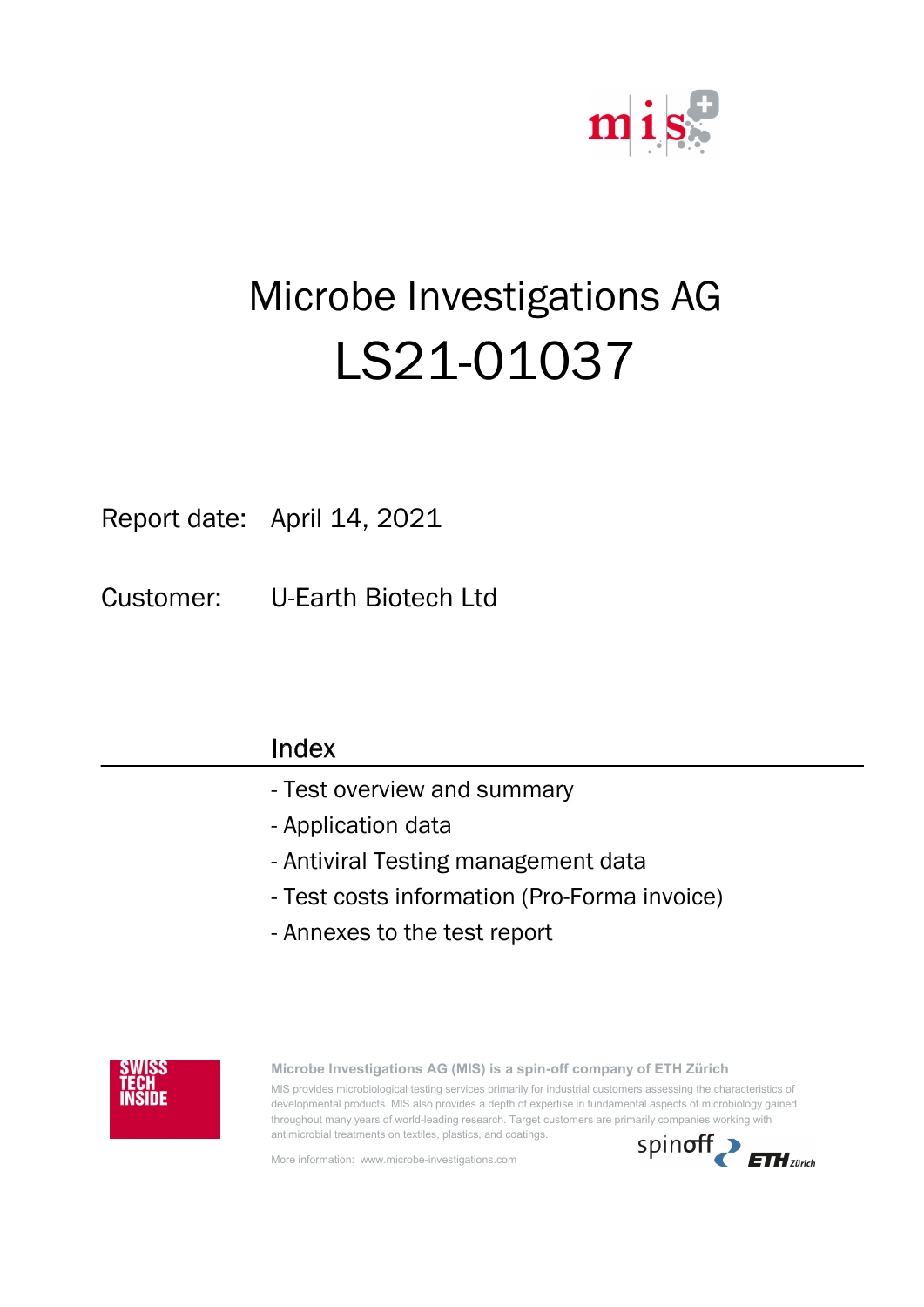## Test report overview

| General Info       | Name                     | Contact                  | Key Account Manager          |
|--------------------|--------------------------|--------------------------|------------------------------|
| Customer           | U-Earth Biotech Ltd      |                          | $\overline{\phantom{a}}$     |
| Distributor        | $\overline{\phantom{a}}$ | $\overline{\phantom{a}}$ | $\qquad \qquad \blacksquare$ |
| Brand owner        | $\overline{\phantom{a}}$ | $\overline{\phantom{0}}$ | $\overline{\phantom{a}}$     |
| <b>Brand label</b> | $\overline{\phantom{a}}$ | Application at           | Client                       |
| Reason for testing | Quality validation       | Application by           | Not specified                |
| <b>Effects</b>     | $\overline{\phantom{a}}$ | Scale                    | 2 - lab scale-up             |

| Test methods carried out in this report    |                  |                                      |  |  |
|--------------------------------------------|------------------|--------------------------------------|--|--|
| Effect / Property                          | Testing standard | Test parameter                       |  |  |
| Quantitative antiviral test on<br>textiles | ISO 18184:2019   | Human coronavirus 229E (ATCC VR-740) |  |  |

#### Good effect level Test results:

#### Test summary / comments:

• In the test ISO 18184, the "U-Mask Biolayer" sample showed good antiviral activity against Human coronavirus 229E.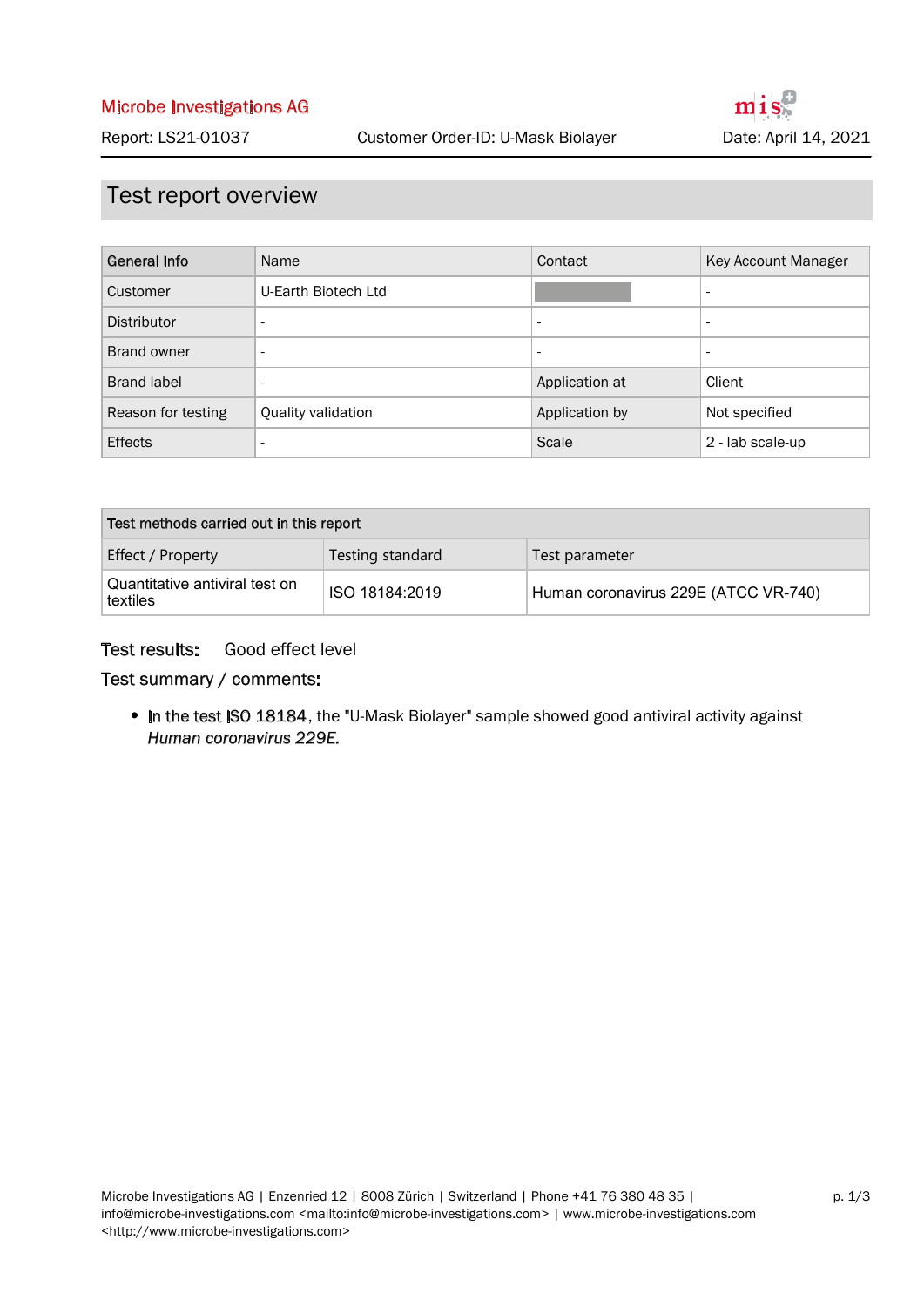#### Microbe Investigations AG

## Samples, finishing process and textile information

| Sample                  | Sample description                                                         |              |                   |  |
|-------------------------|----------------------------------------------------------------------------|--------------|-------------------|--|
| $\mathbf{1}$            | U-Mask Biolayer 100% Polyester Spunlace material coated with Biolayer Mix* |              |                   |  |
| Recipe<br>Sample number |                                                                            |              |                   |  |
| <b>Substrates</b>       |                                                                            | $\mathbf{1}$ |                   |  |
| Polyester [%]           |                                                                            | 100          |                   |  |
|                         | Textile information                                                        | $\mathbf{1}$ |                   |  |
| Weight [g/m2]           |                                                                            |              |                   |  |
| Construction            |                                                                            | <b>VLE</b>   |                   |  |
| <b>Structure</b>        |                                                                            | <b>OTR</b>   |                   |  |
| Legend:                 |                                                                            |              |                   |  |
| Construction process    |                                                                            |              | Textile structure |  |
| $VLE = Nonwoven$        |                                                                            |              | $OTR = Other$     |  |